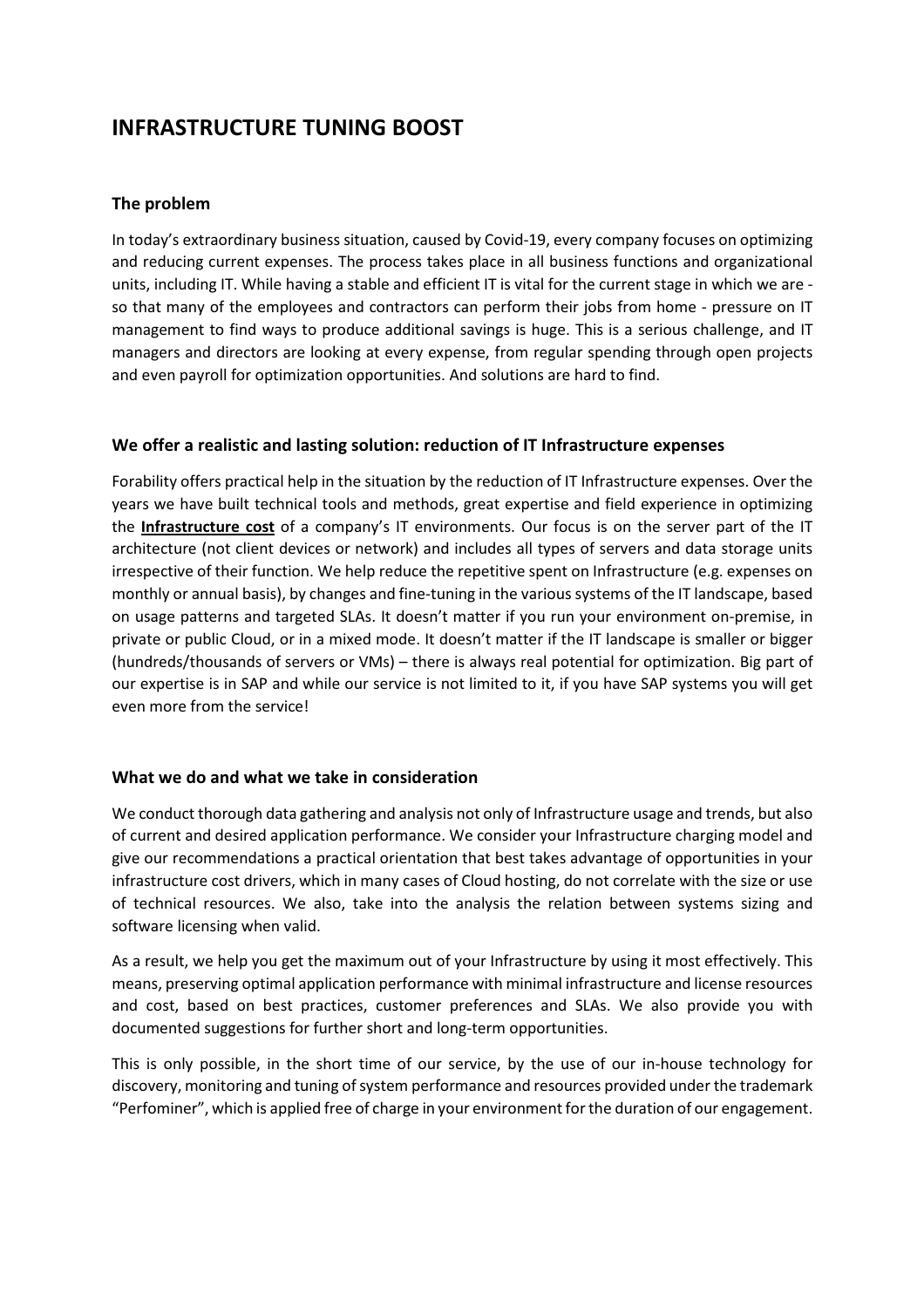You will get the first outcome of the service in the form of analysis and recommendations in 3-4 weeks from the start. Following the implementation phase of 2-4 weeks, we verify the achieved results and close the service in a final week of documentation and communication.

Payment for our work takes place after the closure on the condition of achieved results.

## What is our background & what makes us unique?

We have a long experience and deep expertise in the area of IT infrastructure, Landscape Design, Systems Implementation, Systems Migration and Management in IT environments ranging from smaller to very large around the world.

We capture our expertise in tools and work methods which we provide with ever improving effectiveness and reducing cost to our customers.

We conduct Research and Development in the area of automated systems management and have invested for more than 5 years in our own technology for data collection, analysis and management in the form of a highly innovative and industry leading platform - Perfominer, which will be launched as separate commercial SAAS offering in 2021.

## Why not take the opportunity and get savings?

Why not take advantage of this service? It's reasonable to try saving from system resources where possible and safe, instead from people! Often this is possible "for free" without compromising your critical systems performance or targets and still get same what you get today, or even more.

## No need to pay in advance - payments are done only after we achieve results!

## Get rid of what is not really needed and preserve cash for your company!

## Why choosing Forability?

Forability may be your ideal partner:

- We have done it many times for medium and large businesses. We have helped realize millions in savings in large environments. We have achieved tangible savings in smaller landscapes. We know what should be done, how to do it, how to document and communicate it and every time we perfect it further. With us you have an actionable plan from the very beginning.
- Our analysis is proficient, and objective. All recommendations are justified and proven by facts, based on systems usage patterns and other observable data. We use intensively automation for data gathering and analysis with our special tool, Perfominer, which puts us on an entirely different level for speed and objectivity versus any alternatives in our industry.
- We provide you with short and long-term plans and recommendations, so it is not just one-time saving - you can continue the path with your own resources and at your own pace.
- We value customer satisfaction to an extreme level. We value excellence too, as we view it as the sole basis of our future success.